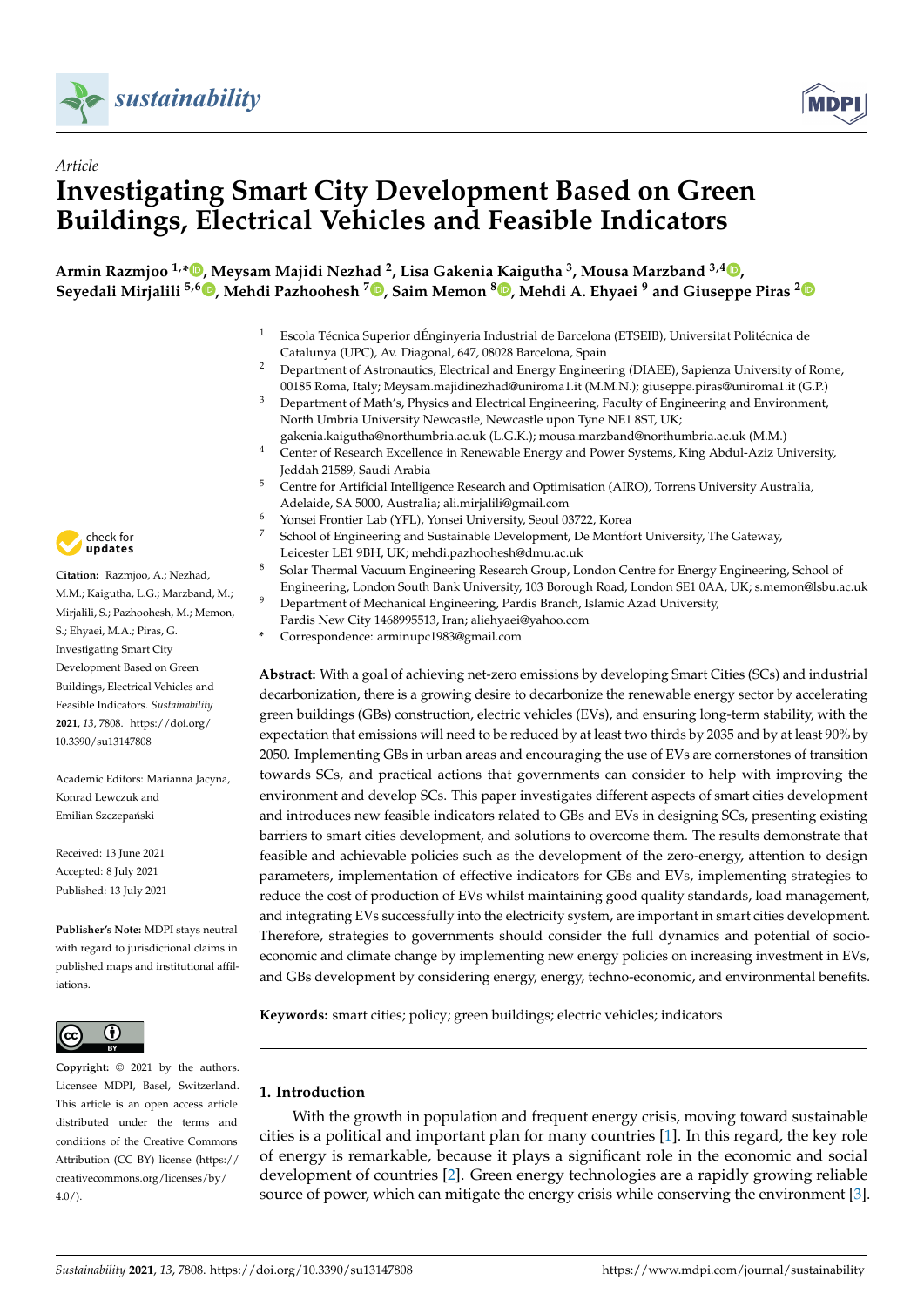Essential renewable energy applications in smart city development are for green buildings (GBs) and electric vehicles (EVs). Limited resources of fossil fuels and an increase in demand for electricity have renewed interests in integrating GBs [\[4\]](#page-10-3) and moving towards EVs in urban areas [\[5\]](#page-10-4).

Several studies exploring different aspects of smart cities, including smart cities, utilization of EVs, and the importance of GBs for smart cities, have been investigated. For instance, Danuta Szpilko et al. (2019), argued the different advantages of smart cities: urban flexibility, appropriate consumption patterns, environmental issues, and clean energy utilization. They proved that smart city development has a lot of positive impacts on future cities and countries [\[6\]](#page-10-5). Roberto Ruggieri et al., based on the 11th goal of the SGDs by 2030, investigated the management of existing cities and the planning of future ones, based on Sustainable Cities and communities regarding energy consumption and decarbonization of transport. In these regards, they investigated electric mobility performance in six Smart Cities (Oslo, London, Milan, Hamburg, Bologna and Florence). The analysis showed that electric vehicles' use was positively affected by reducing  $PM2.5$ ,  $PM10$ , and  $NO<sub>2</sub>$ . In this respect, the cities demonstrated the most remarkable reduction in pollutant (above 20%) were Hamburg (−28% PM2.5 and −2%6 NO2), Milan (−25% PM2.5 and −52% NO2), and London (−26% NO2) [\[7\]](#page-10-6). To increase the power grid's peak load by uncoordinated charging of EVs and an increasing extra expense of electricity, Zhang et al., proposed a new strategy based on three aspects: coordination, practicality, and autonomy.

In addition, this strategy includes a day-ahead pricing scheme, which can overcome the minimum optimization expense [\[8\]](#page-10-7). Due to the increasing charging demand of EVs, Kamankesh et al. suggested optimal scheduling of GBs. The optimal energy management for GBs, including renewable energy sources (RESs), plug-in hybrid electric vehicles (PHEVs), and storage devices, was discussed. They introduced different charging methods through uncontrolled, controlled and smart charging strategies [\[9\]](#page-10-8). Honarmand et al., proposed an energy resource management model for GBs to overcome issues related to integrating EVs, RES and, power networks. This method was able to investigate practical limitations, anticipating errors of renewable energy in the line of EVs owner satisfaction [\[10\]](#page-10-9). Peter K. Joseph et al., using renewable energy, examined vehicle-to-grid, and wireless charging integration of electric vehicles using renewable energy for sustainable transportation.

This research, which was conducted in the pursuit of energy conservation, particularly in developing countries, demonstrated that combining electric vehicles with renewable energy sources can result in parking spaces being transformed into unlimited sources of clean energy and preventing energy loss [\[11\]](#page-10-10). Anber Rana et al., investigated financial Incentives (FIs) for green buildings for Canada. They showed that FIs for buildings in Canada can be distributed into four categories: grants, tax, loans, and rebates, and among these, rebates are the most common in all provinces. They mentioned that these incentives belong to three end-users (aboriginal people, landlords and tenants, and low-income) and for three types of buildings (energy rated, heritage, and non-profit). With these incentives, four provinces (Ontario, Alberta, British Columbia, and Quebec) are leading green building efforts [\[12\]](#page-10-11).

Zhen Liu et al., examined the potential impact of the integration of building information management and blockchain on making buildings more sustainable in a smart city environment. They showed that a complete life cycle study could help constructors, designers, supervisors, and decision-makers make informed and accurate decisions for green buildings in smart city development [\[13\]](#page-10-12). The importance of the Internet of Things (IOT) as an intelligent technology, examined by Waleed Ejazthe et al., enabled electric vehicles in smart cities. Actually, and due to this reality, the large-scale implementation of electric vehicles can make extra burdens on electric grids; thereby, they suggested smart scheduling using IOT technology to optimize smart cities' charging process. Hongyu Chen et al. [\[14\]](#page-10-13), evaluated the environmental aspects of green buildings in smart cities based on the Internet of Things system. They showed that using IoT can reduce the negative environmental aspects in green buildings [\[15\]](#page-10-14).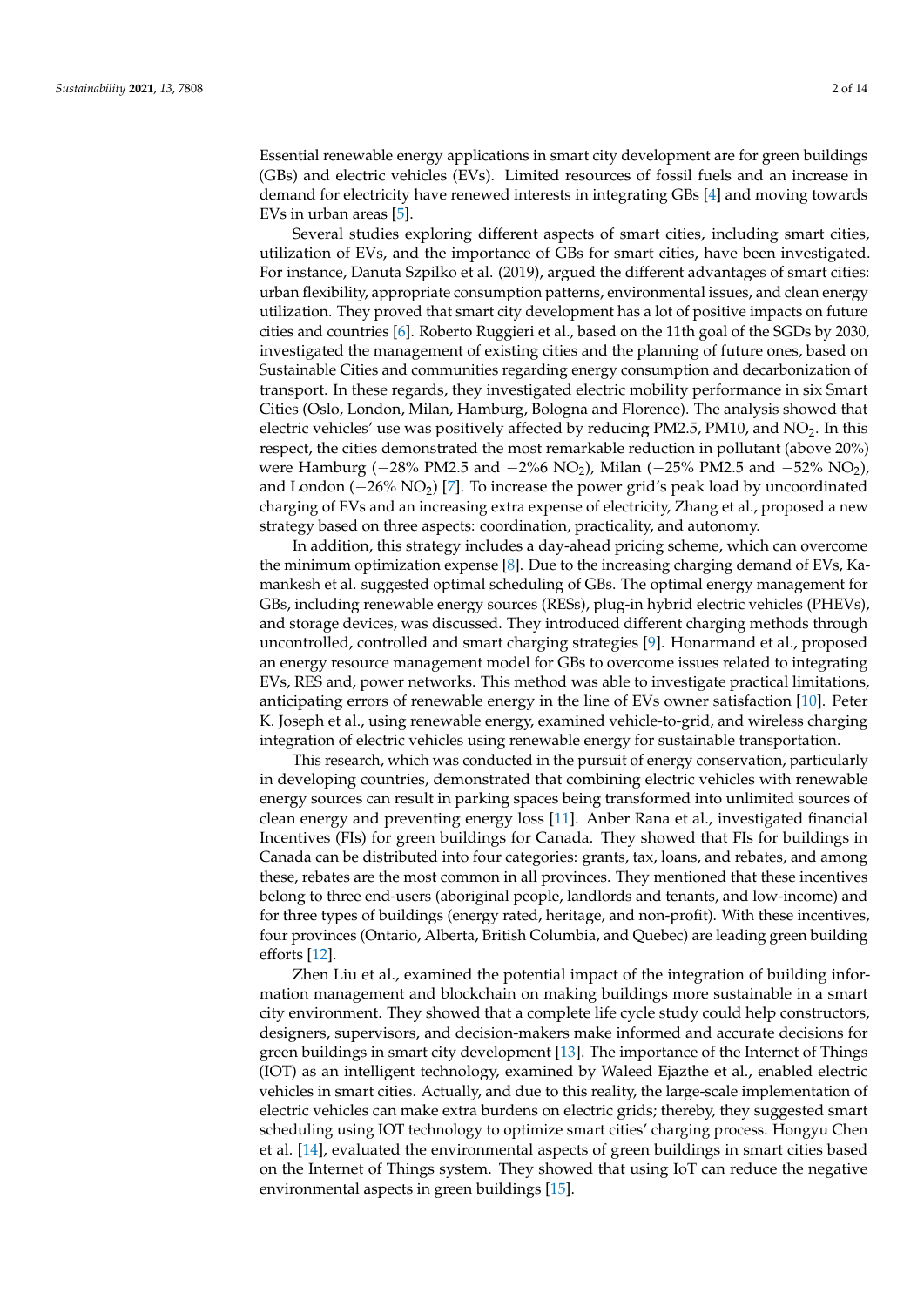#### *1.1. Motivation and Objective of the Study* librium. However, it will not be possible until governments throughout the world adopt

Energy consumption is likely to rise dramatically by 2050 as a result of predicted Encry consumption is incry to rise dramatically by 2000 as a result of predicted<br>high population expansion, particularly in metropolitan areas. The expected exponential expansion emphasizes the significance of researching and deploying smart technologies in order to fulfill demand. Smart cities are critical for maintaining supply and demand equilibrium. However, it will not be possible until governments throughout the world<br>a dant net zero, energy neligy. Therefore, this study nearides a semme hensive grainw adopt net-zero energy policy. Therefore, this study provides a comprehensive review of smart cities, including an introduction and literature review, investigating significant barriers and introduces feasible indicators for further analysis in this area. A fundamental component of a smart city is net-zero energy GB. In addition, electric vehicles provide essential benefits to smart cities, including  $CO<sub>2</sub>$  emission reduction. net-zero energy policy. Therefore, therefore, therefore, therefore, the smart review of smart review of smart review of smart review of smart review of smart review of smart review of smart review of smart review of smart

that benefits to smart ches, including  $CO<sub>2</sub>$  emission reduction.<br>Therefore, evaluating the GBs, EVs, and their correlations in smart cities is the main motivation of this study. Currently, EVs are presented as eco-friendly for the environment and reliable power backup systems in the transport sector. They can mitigate high percentages of  $CO<sub>2</sub>$  emissions, which is better for the environment for they run on electrical energy instead of combustible fuels. Therefore, this type of technology creates an appropriate more and or complastible racis. Therefore, and type or technology elements an appropriate opportunity to utilize them as storage systems. By increasing the use of renewable energy sources, the capacity of the energy storage system is increased to control power generation and fluctuation. On the other hand, creating, and developing GBs, is a positive step for reduction of  $CO_2$  emissions, and providing energy for the citizens of smart cities.

# 1.2. Hierarchical Structure of Smart Cities

Figure 1 shows the hierarchical structure of application areas related to smart cities. Additionally, Table [1](#page-3-0) shows the previous investigations related to EVs and GBs by dif-Additionally, Table 1 shows the previous investigations related to E vs and Gbs by different researchers. As can see the key role of renewable energy for smart city development is significant in these studies. ment is significant in these studies.

<span id="page-2-0"></span>

Figure 1. Shows the hierarchical structure of application areas related to smart cities [\[16\]](#page-10-15).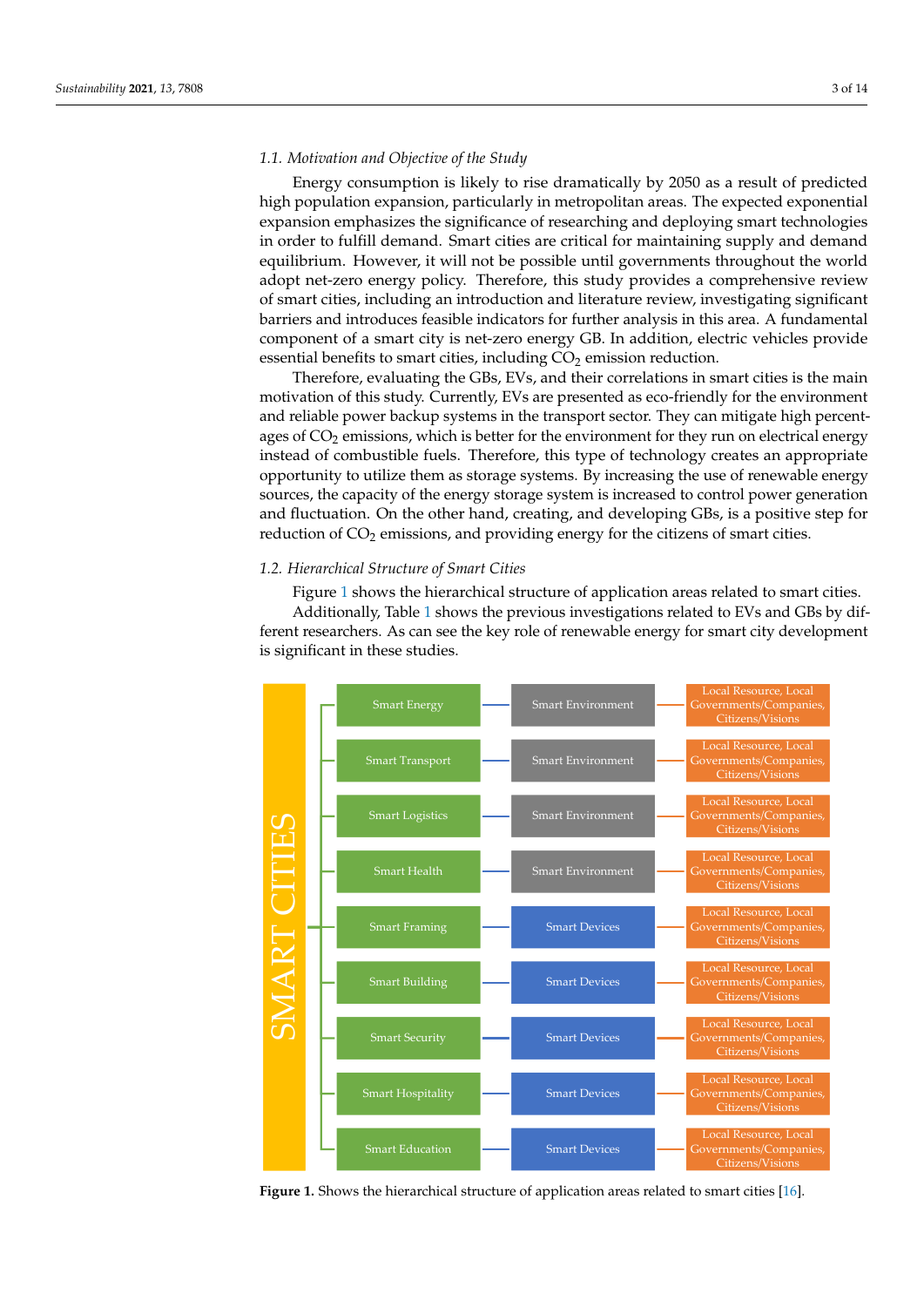| <b>Summery Description of the Work</b>                                                                                           | Reference          |
|----------------------------------------------------------------------------------------------------------------------------------|--------------------|
| Investigation on the utilization of proper planning for city development using<br>optimal energy technology networks and policy. | $[17]$             |
| Investigating the challenges and solutions of energy Management using the Iof T<br>in Smart Cities.                              | $\lceil 18 \rceil$ |
| Presentation of practical standards (potential of ZEBs in SET-Plan smart cities) in<br>the field of energy and for GB.           | $\lceil 19 \rceil$ |
| Examination of electric vehicle integration in green smart cities with IOT.                                                      | [20]               |
| Consideration city-integrated using renewable energy for urban sustainability.                                                   | [21]               |
| Investigation sustainability of city that can be as energy efficient low carbon zones.                                           | [22]               |
| Investigation carrier networks in urban areas for distributed renewable energy<br>generation to improve energy sustainability.   | [23]               |
| Consideration of user-centric smart GBs to achieve energy sustainability for<br>smart city.                                      | [24]               |

<span id="page-3-0"></span>**Table 1.** The previous investigations related to EVs and GBs by different researchers.

# **2. Importance of GBs and EVs**

## *2.1. Green Building Development*

According to research work published in 2021 by Yu-HaoLin et al., the green buildings have a considerable effect on annual building energy efficiency, and reduction of  $CO<sub>2</sub>$ emissions, and these positive effects will be significantly increased shortly because of the growing population and rural to urban migration [\[1\]](#page-10-0). Therefore, one of the best ways to manage energy consumption and  $CO<sub>2</sub>$  emission is by implementing GBs. GBs using photovoltaic panels installation to provide the energy required and utilize natural resources in the urban areas, which can reduce the negative impacts on climate change. Therefore, GBs (using photovoltaic system installation) can supplement the amount of energy required by consumers and decrease the dependency on fossil fuels, which reduces global warming [\[25\]](#page-10-24).

#### *2.2. The Importance of Electric Vehicles (EVs)*

EVs have a crucial role in developing smart cities  $[26]$  and minimizing  $CO<sub>2</sub>$  emissions [\[26\]](#page-10-25). In this case, EVs that use renewable energy could be an effective solution to achieve these goals. Renewable energy sources have a remarkable role in yielding better power quality in distribution systems [\[27\]](#page-11-0). On the other hand, integrating EVs with renewable energy sources reduces a notable amount of carbon emissions that are important for the environment's future sustainability [\[28\]](#page-11-1).

Consequently, the application of hybrid electric cars cuts fuel consumption, conserves energy and runs cleaner, which reduces adverse environmental effects, especially in the transport sector [\[29\]](#page-11-2). EVs linked to charging stations in GBs, is a significant energy resource in the energy management system. Although, for an optimal energy management system, an independent controller design is necessary to plan the charging and discharging steps of the battery [\[30\]](#page-11-3). Fortunately, the charging infrastructure has been developed in several countries such as North America, Japan, Europe, and China. Considerable efforts for the development of EV charging infrastructure have been carried out to implement effective indicators in the community, such as energy demand management from EVs, managing energy intensity, and considering environmental impacts like charger's intensity distribution and carbon intensity [\[31\]](#page-11-4). Undoubtedly, as more and more electric vehicle models are produced and are available on the market, the number of EVs sold and produced will also grow in Europe.

According to a forecast regarding electric vehicles in Europe, the number of EVs produced as Figure [2,](#page-4-0) from around three quarters of a million in the 2019 year to more than 4 million in the 2025 year [\[32\]](#page-11-5).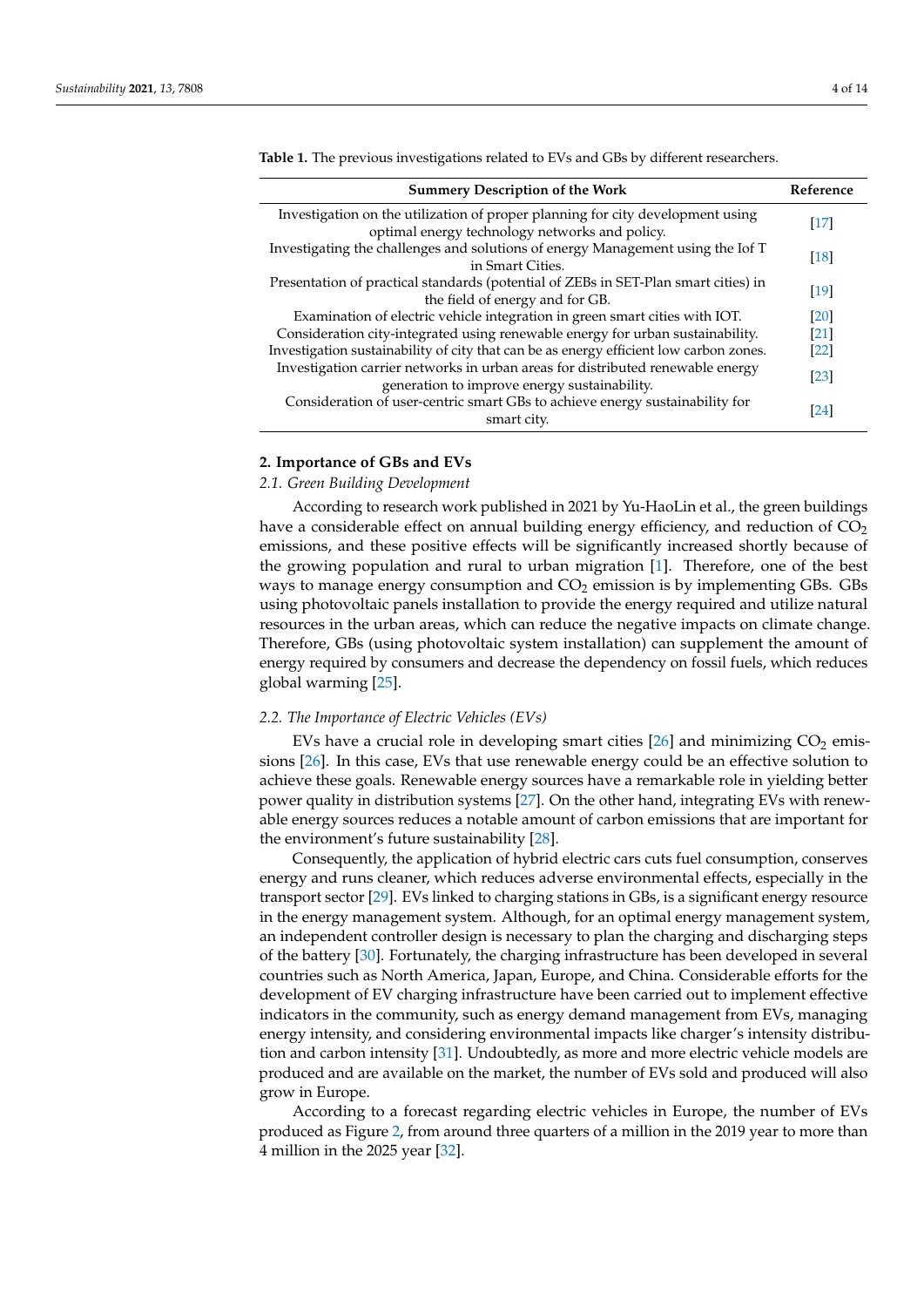<span id="page-4-0"></span>

■ CNG ■ PHEV ■ BEV ■ FCEV ■ Diesel ■ Gasoline ■ E11, E85, LPG

**Figure 2.** EU production of vehicles per type in 2025, in million units [\[32\]](#page-11-5).

#### *2.3. Importance of Quality with Expansive Use of EVs*

**Figure 2.** EU production of vehicles per type in 2025, in million units [32].

It is evident that in a few years, EVs are going to replace internal combustion engine vehicles and are more favorable than in the past  $[33]$ . To achieve this target, two essential factors have been considered: quality and cost [\[34\]](#page-11-7). Globally, manufacturers and researchers active in the EVs field [\[35\]](#page-11-8) are working on new technology regarding the private transport sector and building sector in smart grid energy districts. [\[36\]](#page-11-9). Additionally, assessment impacts of the potential of plug-in vehicles have been increased [\[37\]](#page-11-10). Different companies are developing strategies to reduce the cost of production of EVs while maintaining good quality standards. Renowned vehicle manufacturers are increasing their investments to offer a broader range of EV models in various sizes. However, the choice of EV designs is still limited compared to conventional vehicles [\[32\]](#page-11-5).

#### $2$  Methodology **3. Methodology**

million in the 2025 years and 2025 years and 2025 years and 2025 years of

**3. Methodology**  In this study, smart cities examined comprehensively with emphasis on policy, GBs, and EVS impacts. To stain the information required for this work, in the first stage, we used "smart city", policy and strategy for smart cities, renewable energy, barriers, and solutions for smart cities development," as titles, abstracts, and keywords in the first stage, we have first stage and solutions for smart cities development," as titles, abstracts, and keywords in the and sociations for smart cities development, the theo, distincted, and holy words in the solutions for smart cities development, and the contracts of the mass of the mass in the mass of the query sense entry and started the search process by using the search process by using the search process by using the search for the Francis, MDPI, Willey, etc.). In this stage, every author collected related research for the corresponding author and sent it. Then, and based on the eligibility criteria and their accessibility, we have, over three years, identified and conducted an exhaustive review of more than 300 relevant publications and scientific reports related to smart cities such as EU Smart Cities Marketplace, governmental reports and European energy reports. After the collection information stage, we evaluated the journals based on titles, abstracts, and introductions and selected the appropriate articles to collect 98 articles. Next, we did two collection in formation stages in parallel: and EVs impacts. To obtain the information required for this work, in the first stage,

- (a) Reviewing reports and review articles to have a global understanding of smart cities development issues and find the proper solutions to overcome these problems. These studies helped us improve our background and knowledge for writing the manuscript. The problems to overcome the problems to overcome the problems of the problems. The manuscript
	- (b) Reviewing technical articles. These articles were fruitful in identifying appropriate policies to address barriers in the development of smart cities and defining the correct pathway for the study.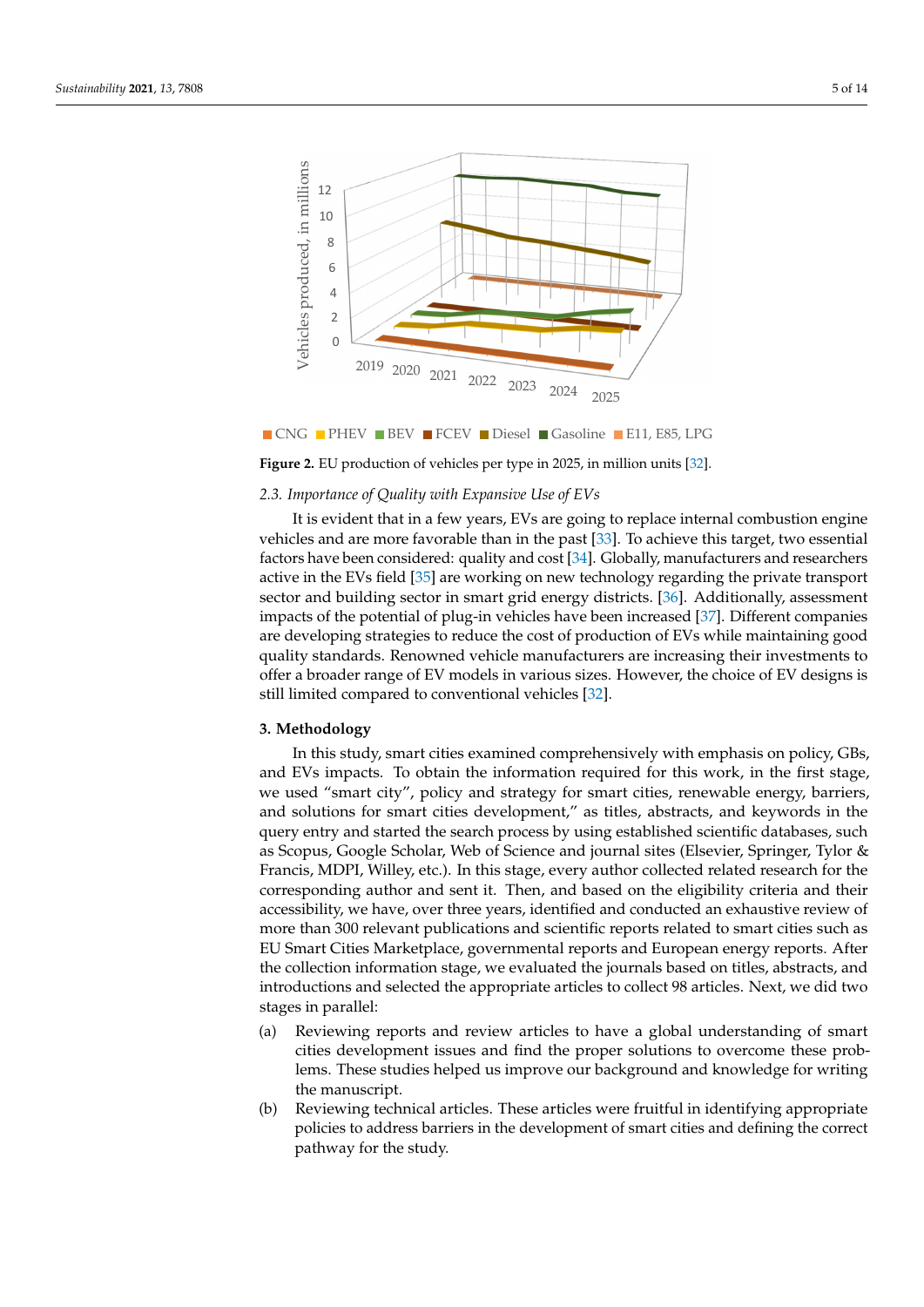## **4. Results and Discussion**

Confronting the essential issues such as climate change and energy crisis for the people in the future using creating smart cities can be achieved. In this regard, the key role of GBs and EVs and correlations between them in the line of smart cities development is crucial. Thereby, this research investigates smart cities development based on two of these crucial sections. Indeed, this paper has several novelties, including investigating different aspects of smart cities development, presenting the main barriers with relevant solutions to overcome them for smart cities development, and introduces new feasible indicators related to GBs and EVs in designing SCs. This section discusses achievable policies, recognizing barriers with the solutions in the line of smart cities development, and efficient indicators for GBs and EVs.

# *4.1. Crucial Role of Policy for Creation and Development Smart Cities*

Undoubtedly, one of the most critical sectors for progressing and developing smart cities is policy [\[38\]](#page-11-11). Additionally, the policy has a decisive role in advancing the goals of governments [\[39\]](#page-11-12). The use of the appropriate policies and strategies by policymakers leads to effective and good results for the development of smart cities [\[40\]](#page-11-13). However, implementing appropriate policies in societies is not easy and requires public support. To do this, the diversity of stakeholders' rationales to implementing participatory processes should be investigated using proper methods and correct instruments for participation [\[41\]](#page-11-14).

As active involvement is a key aspect in achieving success, policymakers should include stakeholder expectations into decision-making in order to successfully implement policies and avoid public resistance [\[42\]](#page-11-15).

In this sense, elected leaders must work to ensure that inhabitants have the finest possible living conditions in future cities. Policies such as the use of smart technology (IoT) to maximize efficiency and reduce costs, developing GBs, developing smart meters systems in buildings, the integration of connected local energy storage systems to improve quality of life and foster economic development, the development of electric vehicles (EV) systems in cities and encouraging people to use these vehicles more, strict monitoring of electric energy companies, and zero energy buildings are just a few examples.

#### *4.2. Existing Barriers against Smart Cities Development*

Undoubtedly, recognizing main issues as mentioned above can help national governments and local governments in developing SC. Thereby, in this section, the main barriers against the progress of smart cities are presented and then discussed. We believe the main issues related to smart cities development are in this table and can be a good guide for researchers in the future. Therefore, with consideration of these barriers, policymakers will be able to find the appropriate solutions for them that lead to accelerating smart cities development. These barriers as a set cover small and big issues that policymakers are looking to overcome in SC development. These barriers are divided into technical, environmental, economic, social, and governmental categories in Table [2](#page-6-0) and are including the barriers of governance, social, technology, environment, and economy. Each of these, as following, categories also includes other vital barriers, the impact of which can be removed or decreased as necessary to ease the creation and development of smart cities.

However, the main question is why these barriers are essential, and how can overcome them. The policymakers and energy experts should have appropriate policies based on recognizing the main barriers against smart cities development and reducing and removing these barriers. The policies that lead to improving transportation networks, more use of EVs, reduction of  $CO<sub>2</sub>$  emission, developing GBs, energy-saving, more use of renewable energy, energy managing by the smart meter especially for buildings, affordable energy, improvement of IT networks, and increasing of green spaces. Therefore, the barriers presented cover the main issues in this way and are analytical. Table [3](#page-6-1) shows the relevant references for these indicators.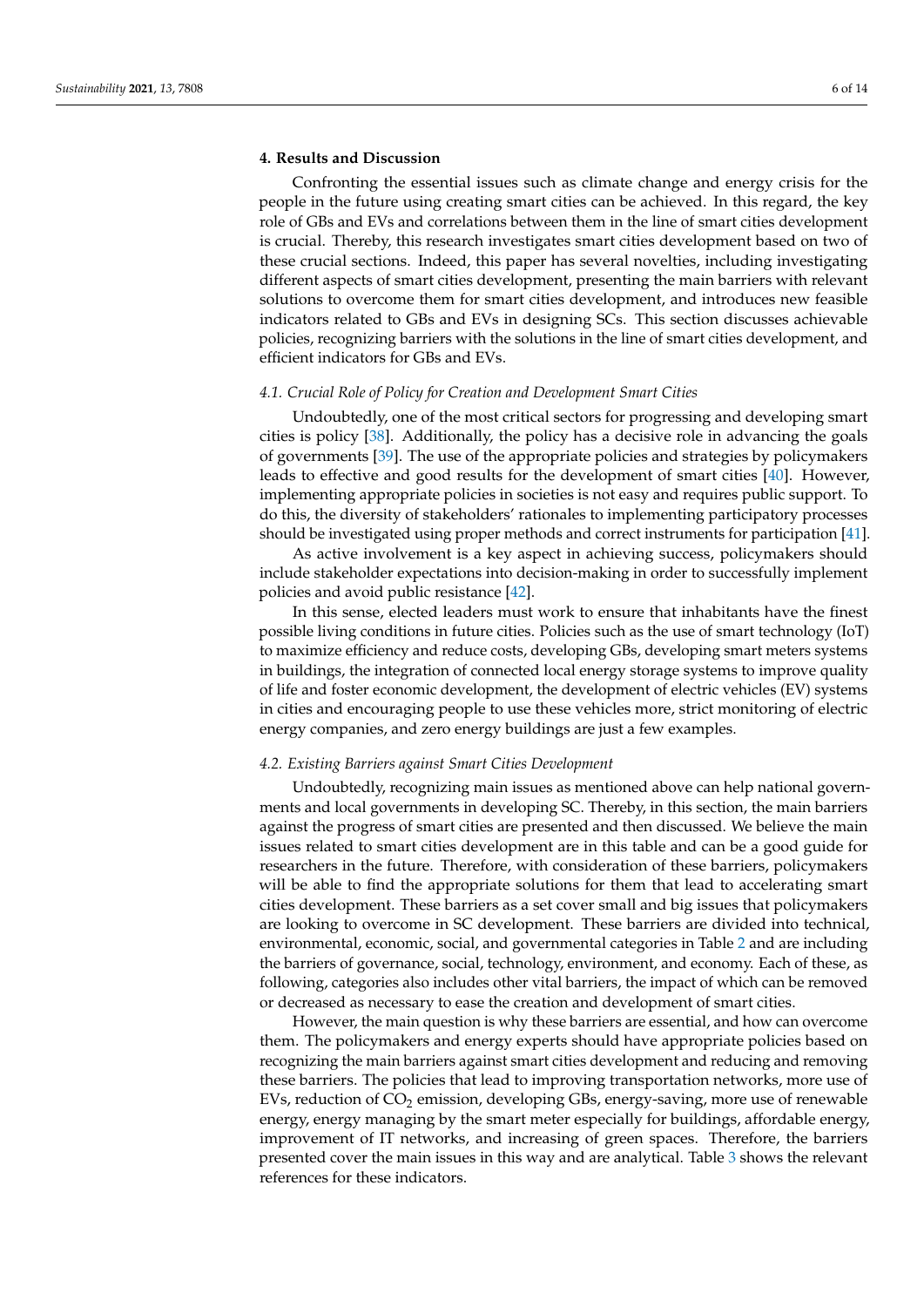<span id="page-6-0"></span>

| 1. Weak cooperation between urban planners and policymakers $(G)$                             | 12. Defective system (T)                                             |
|-----------------------------------------------------------------------------------------------|----------------------------------------------------------------------|
| 2. Poor information technology management (G)                                                 | 13. Weak information technology infrastructure (networks) (T)        |
| 3. Improper regulatory norms and policy (G)                                                   | 14. Less use of clean energy (EN)                                    |
| 4. Weak public-private participation (G)                                                      | 15. Weak interaction between citizens and local governments (S)      |
| 5. Lack of proper strategies for development (G)                                              | 16. Insecurity of energy sustainability (EN)                         |
| 6. Irresponsible citizens (S)                                                                 | 17. Not paying attention to environment (EN)                         |
| 7. Lack of attention to public welfare include entertainment places and<br>parks (S)          | 18. Weak and inappropriate IT infrastructures (EC)                   |
| 8. Weak communication of citizens and low knowledge (S)                                       | 19. Weak training of the public (EC)                                 |
| 9. Inadequate geographic and environmental assessment before the build of<br>smart cities (S) | 20. Higher maintenance and operational cost (EC)                     |
| 10. Inequality and discrimination (S)                                                         | 21. Inappropriate plans in order to attract foreign investments (EC) |
| 11. Inappropriate access to new technology (T)                                                | 22. Not paying attention to stakeholders participation (S)           |

**Table 2.** Categories of the key barriers against the development of smart cities.

<span id="page-6-1"></span>**Table 3.** Relevant references for the above barriers.

| Category    | <b>Related References</b>    |  |
|-------------|------------------------------|--|
| Governance  | $[43 - 66]$                  |  |
| Social      | $[42 - 46, 59, 67, 68]$      |  |
| Technology  | $[43 - 45, 48, 49, 69 - 75]$ |  |
| Environment | $[43, 46, 47, 76 - 79]$      |  |
| Economy     | $[46.69.70.79 - 81]$         |  |

#### *4.3. Required Indicators*

The indicators for smart cities focus on monitoring the evolution of a city towards an even more innovative city. Therefore, the appropriate indicators for smart cities regarding the importance of the GBs and EVs have been considered. Policymakers and energy experts will be able to use energy sustainability indicators to measure its viability, solve existing problems and improve the weak points connected with the smart cities development. Therefore, the indicator as a time component for the development of smart cities over the years is a significant feature. Furthermore, it means that recognizing proper and efficient indicators can show us to what extent overall policy goals have been reached or are within reach.

The most important indicators regarding GB and EVs that affect energy sustainability in smart cities are presented in Table [4,](#page-7-0) which shows the indicators and sub-indicators for GBs and EVs [\[82](#page-12-10)[–94\]](#page-13-0). The implementation of these indicators presented leads to the improvement of the residential life quality of the smart cities in the future. These indicators cover all essential requirements for GBs and EVs development in smart cities. For example, in this Table, energy consumption, energy efficiency, energy saving, environmental adaptability, mentioned as indicators for both GBs, and EVs are essential, and implementation of these indicators on the GBs, and EVs leads to facilities and satisfaction of the citizens in the smart cities.

## *4.4. Finding Gaps and Solutions to Overcome and Confront with Barriers of Smart Cities Development and Present the Solutions*

Different aspects of smart cities are investigated in this study concerning the GBs, EVs, which also cover environmental challenges, smart city concepts, and smart city development hurdles. Undoubtedly, smart cities can be a conducive solution to overcome the most existing problems involving present humans. However, creating and developing smart cities will have problems for governments and countries. Now the question is what we should do. To answer this question, it would be great to mention correct policies and strategies especially in the line of GBs, and EVs development. As if these sections investigate properly and relevant issues of these become remove, many problems of citizens will be eliminated, thereby, all governments and countries need to think for finding proper solutions and ways.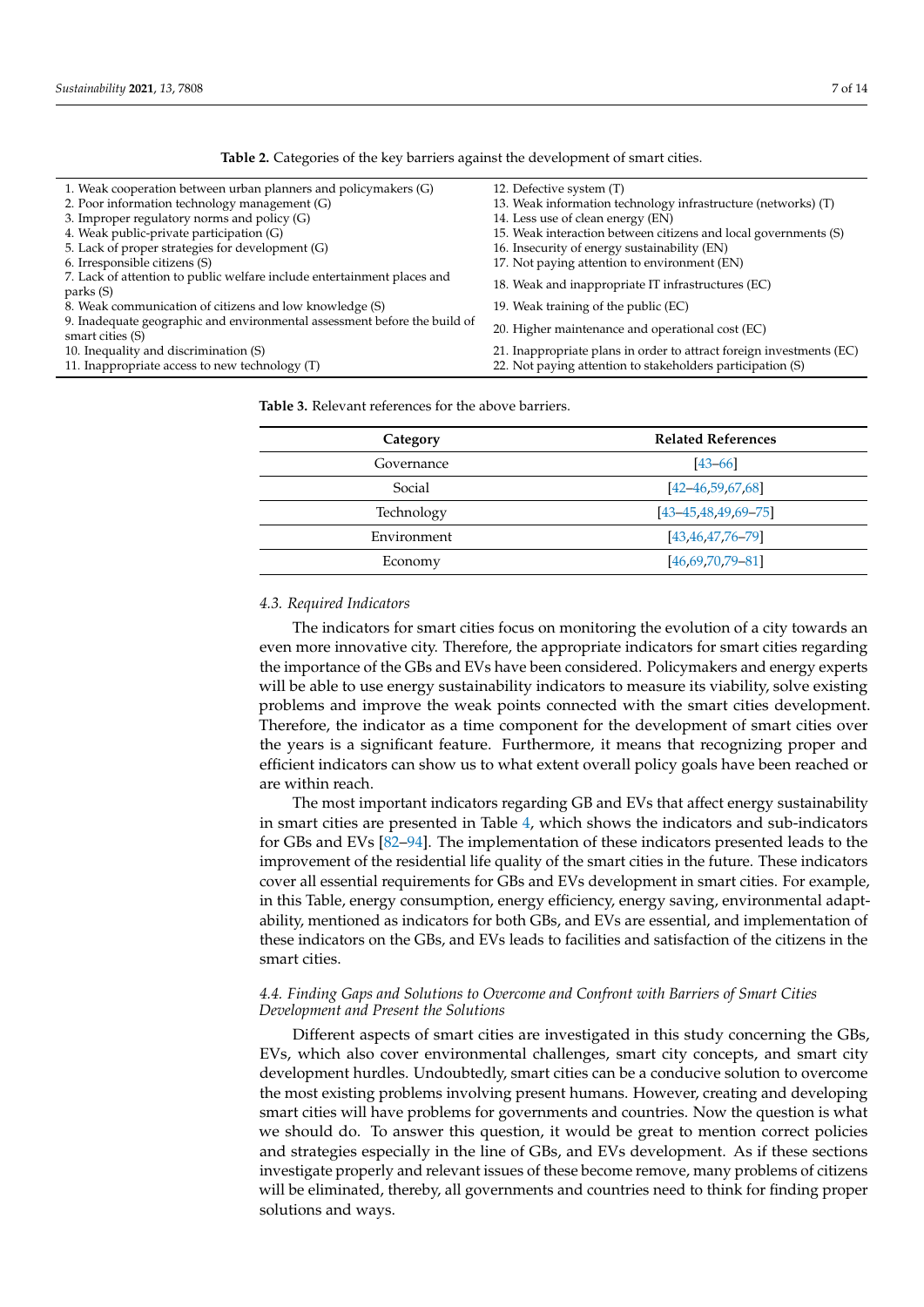Appropriate policy and strategy can be investigated before facing these problems by policymakers who influence governments' bodies. It means they can investigate and predict existing problems, and then present the best and logical solutions to overcome these problems.

| Indicators                      | GBs | <b>EVs</b>   |
|---------------------------------|-----|--------------|
| Investment                      |     |              |
| Access electricity              |     |              |
| Energy efficiency               |     |              |
| Affordable price                |     |              |
| Electricity consumption         |     |              |
| $CO2$ emission                  |     |              |
| Thermal comfort                 |     | X            |
| Speed                           | X   |              |
| Energy affordability            |     |              |
| Smart meters                    |     | $\mathbf X$  |
| Proper infrastructure           |     | $\sqrt{}$    |
| Renewable energy production     |     | $\mathbf{X}$ |
| Indoor air quality              |     | $\mathbf X$  |
| Energy conservation             |     |              |
| Lighting efficiency             |     |              |
| Renewable energy use            |     |              |
| Environmental Adaptability      |     |              |
| Architectural flexibility       |     |              |
| Access to public services       |     |              |
| Safety                          |     |              |
| Environmentally friendly design |     |              |
| Water management                |     | X            |
| Waste management                |     | X            |
|                                 |     |              |

<span id="page-7-0"></span>**Table 4.** The vital indicators for GBs and EVs.

Table [5](#page-8-0) shows the barriers to smart cities based on six crucial sections of the smart city. The results of this Table that obtained from the references of Table [3,](#page-6-1) can be a good plan for policymakers that recognize them and implement them to overcome the problems related to smart cities development in the future. Indeed, this table shows how a city can convert to a smart city by using appropriate policies and strategies and showed the main barriers and solutions for each of them.

Therefore, this Table, with a deeper view of the existing barriers concerning smart cities development, present efficient solutions in this regard. Although we believe implementing these solutions is not easy but given them for policymakers activating in smart cities development is a benefit. For instance, skilled and talented people in proper places can prevent future issues, leading to a progressive acceleration in different smart cities. In addition, more use of new technology like IT systems in smart cities development is an essential factor. Therefore, special attention to these barriers and solutions is significant for policymakers.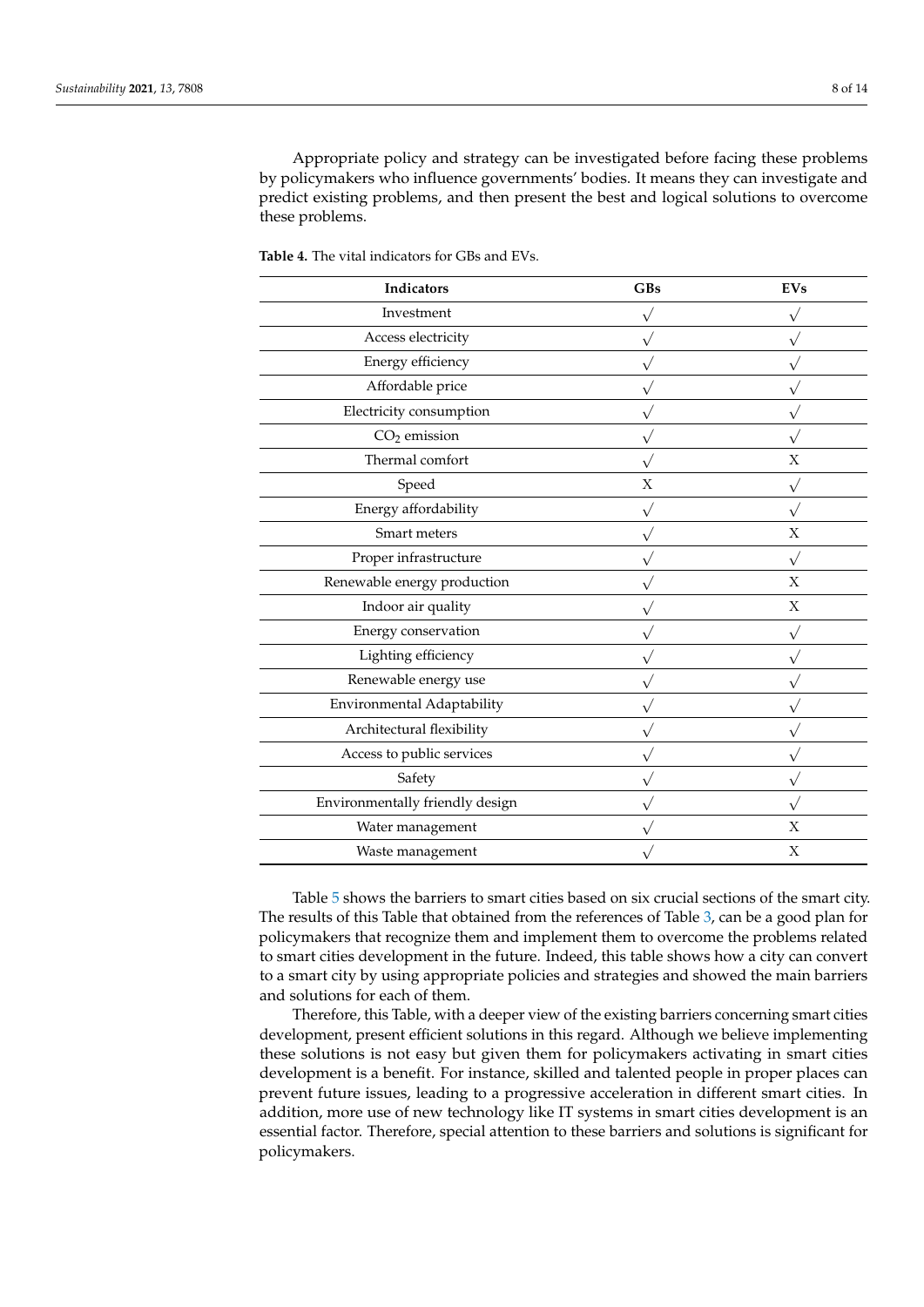| <b>Characters</b> | <b>Barriers</b>                                                                                                                                                                                  | Solution                                                                                                                                                                 |
|-------------------|--------------------------------------------------------------------------------------------------------------------------------------------------------------------------------------------------|--------------------------------------------------------------------------------------------------------------------------------------------------------------------------|
| Smart people      | Avoidance of society; Old technology, Lack of<br>knowledge, Irresponsible community                                                                                                              | New technology, More communication, Caring<br>community, Racal harmony, Talented and Skilled<br>people                                                                   |
| Smart governance  | Low budget, Old technology, Poor private-public<br>participation, Incorrect legislation (Policy and<br>Strategy), Discrimination and inequality                                                  | Appropriate policy and Strategy, New technology,<br>Correct legislation, Public participation, Establishing<br>Equality and Justice                                      |
| Smart economy     | Inefficient financial support, Insufficient<br>Investment, Unemployment                                                                                                                          | Attract investment, Entrepreneurship, Innovative<br>economic, Equitable wealth Distribution                                                                              |
| Smart mobility    | Weak ICT infrastructure, Weak public transport,<br>Lack of sufficient green spaces, Lack of sufficient<br>transport, Lack of proper resiliency, Lack or<br>improper of traffic management system | More use of IT, Development internet infrastructure,<br>Green spaces development, Efficient road and<br>accessibility, Public participation, Improve Energy<br>intensity |
| Smart environment | Use of fossil resources, Lack of sufficient sanitation<br>and water, Lack or a few green Spaces                                                                                                  | More use of clean energy, Green spaces<br>development, Sufficient sanitation and water,<br>utilization of electrical vehicles                                            |
| Smart living      | Lack of sources and internet access, Insufficient<br>information technology, Old Technology                                                                                                      | Sufficient information technology, New technology,<br>Electrical vehicles, Utilization of robots, Safety and<br>security information Development                         |

<span id="page-8-0"></span>**Table 5.** The barriers and solutions of smart cities (please referee to nomenclature to more understand the words shorted in the table).

> As Table [5](#page-8-0) mentioned, the barriers and solutions of smart cities, therefore can be added for a better understanding of presenting this table that a city to become a smart city needs to essential changes. The changes such as in technology, type of communication, use of skilled and talented people in proper places, encourage public in participation, utilization of electrical vehicles, development of internet infrastructure, development of green spaces to improve the environment in cities, improve energy affordability especially through the use of clean energy, development GBs, providing sufficient water and sanitation, and improvement of the security information networks. Therefore, the aim of Table [5](#page-8-0) is to recognize the main barriers and solutions for them in the line of smart cities development.

#### *4.5. Correlations between GB and EV in the Line of Smart Cities Development*

Regarding rapid urbanization and the development of the cities the issues such as energy crisis, climate change, and resource depletion are concerning for the people. Therefore, special attention to these issues and having appropriate planning to overcome these for all governments are necessary, otherwise, shortly the people become involved more with these crucial issues [\[95\]](#page-13-1). The two essential elements in creating sustainable cities are sustainable buildings [\[96\]](#page-13-2) and electrical transportation systems [\[97\]](#page-13-3).

The two main issues against creating, and developing sustainable cities, are the inefficiency of old buildings [\[98\]](#page-13-4), and old transportation that uses fossil fuels as the main energy source [\[99\]](#page-13-5). In this case, the challenges are related to our total energy consumption and  $CO<sub>2</sub>$  footprint [\[100\]](#page-13-6). Thereby, more investment in the GBs and EVs for all policymakers and energy experts is significant and has an impressive impact on reducing the mentioned issues. In addition, if we will not have sustainable cities in the future, we need to develop GBs and EVs. As creating GBs, and EVs will reduce main social challenges such as loss of energy, CO<sub>2</sub> emissions, and in the end, livable and sustainable city for our self, and the next generation. Thus, there are close correlations between GBs and EVs in the line of smart cities development [\[101\]](#page-13-7).

To complete this section, it can be added that the development of each of these sections has good results in smart cities. For example, in recent years the councils of the municipal cities have tried for the development of the green building in the line of smart cities as creating an energy-efficient world. It means that green buildings lead to environmentally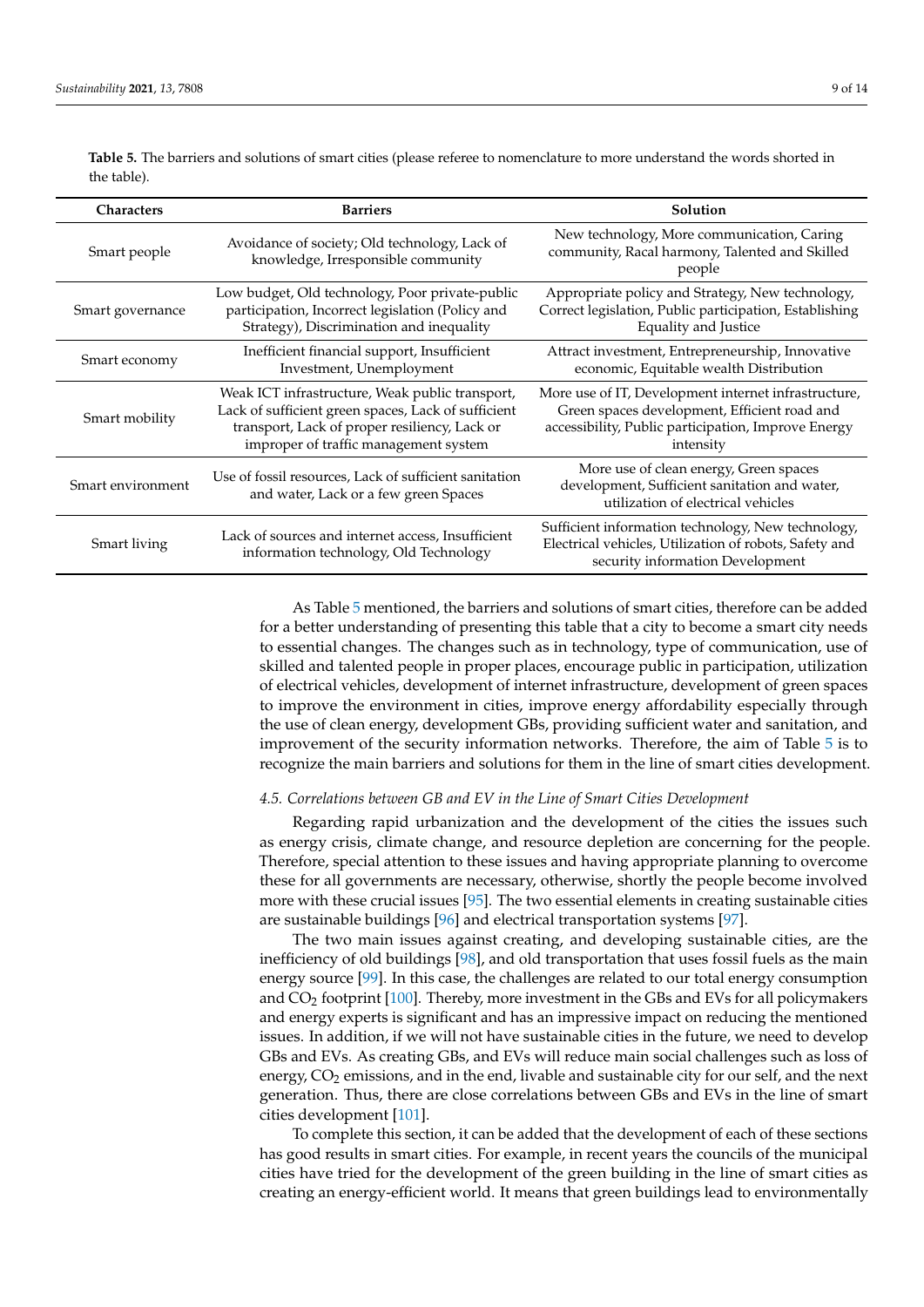friendly cities especially with consideration ecological materials that are used in building them. For this, the sustainable building councils, using the skilled teams of scientists, architects, and contractors a develop conceptual targets in the strict sense of sustainable building that new buildings become built based on the ecological, energy-saving, socialcultural, and economic concepts with high functional quality. In addition, these houses can have a low amount of energy consumption while providing satisfaction to residents, advanced life cycle assessment via the use of natural materials and concepts, capacity to deploy renewable energy sources (solar panels, wind turbines) in their roofs, and higher profitability via reduced energy consumption. On the other hand, these policymakers, and energy experts for implementing charge places for electric vehicles, and development of them have many tried that have succeeded to a great extent [\[102–](#page-13-8)[104\]](#page-13-9).

Thereby, for explanation more accurate of the correlations between GBs and EVs in the line of smart cities, and development, can be said that since the aim of the smart cities' development is make more welfare of citizens while conserving the environment, energy affordable, clean, and abundant for them.

## **5. Conclusions and Recommendations**

The primary purpose of this research was to study existing barriers of smart cities development with identify appropriate solutions for each of them and present new feasible indicators related to GBs and EVs. After a comprehensive review of existing barriers and solutions for smart city development, new indicators have been presented that show the positive impact on designing and developing smart cities. First and foremost, this study addresses SC facility development in the context of the increasing prevalence of EV and GB in smart cities. In this regard, governments must have a coherent strategy for growth in EV and GB to develop smart cities, have adoption environmental methods to reduce  $CO<sub>2</sub>$ emission, and use key demographic indicators that cause the implementation process.

The findings revealed that, in the 2020s, improvements in energy and resource efficiency will play a particularly important role in decreasing industrial emissions, paving the path for broad emissions reductions while infrastructure for profound decarbonization alternatives that can be built up for which new ideas and advancement in GBs and EVs and introduction to economic and financial benefits to consumers would be a key motivation in accelerating in achieving SCs. Additionally, the findings revealed that implementing strategies and embracing change in government policies would help to accelerate the net-zero energy vision, pay attention to design parameters, improve transportation policies while embracing change, implement efficient indicators for GBs and EVs, and implement strategies to reduce the cost of EV production while maintaining high quality. As a result, governments should have appropriate policies in place, such as boosting investment in EVs and developing GBs in terms of environmental approaches.

Without a doubt, this work has limitations like many similar works published that other researchers can consider in the future. The limitations are related to the causes of the lack of enough governments' investments in GBs, and EVs development in cities, causes of the lack of proper cooperation between national governments with local governments in implementing the targets, etc. Therefore, recognizing the relevant political issues, and finding the efficient solutions for them, can be investigated by those interested in working in this regard.

**Author Contributions:** A.R., M.M.N., Investigation, Visualization, Data curation, writing and methodology, L.G.K., M.M.; Investigation, S.M. (Seyedali Mirjalili), M.P.; Resources, Formal analysis, S.M. (Saim Memon), M.A.E., and G.P.; Writing—review and editing. All authors have read and agreed to the published version of the manuscript.

**Funding:** This research received no external funding.

**Institutional Review Board Statement:** Not applicable.

**Informed Consent Statement:** Not applicable.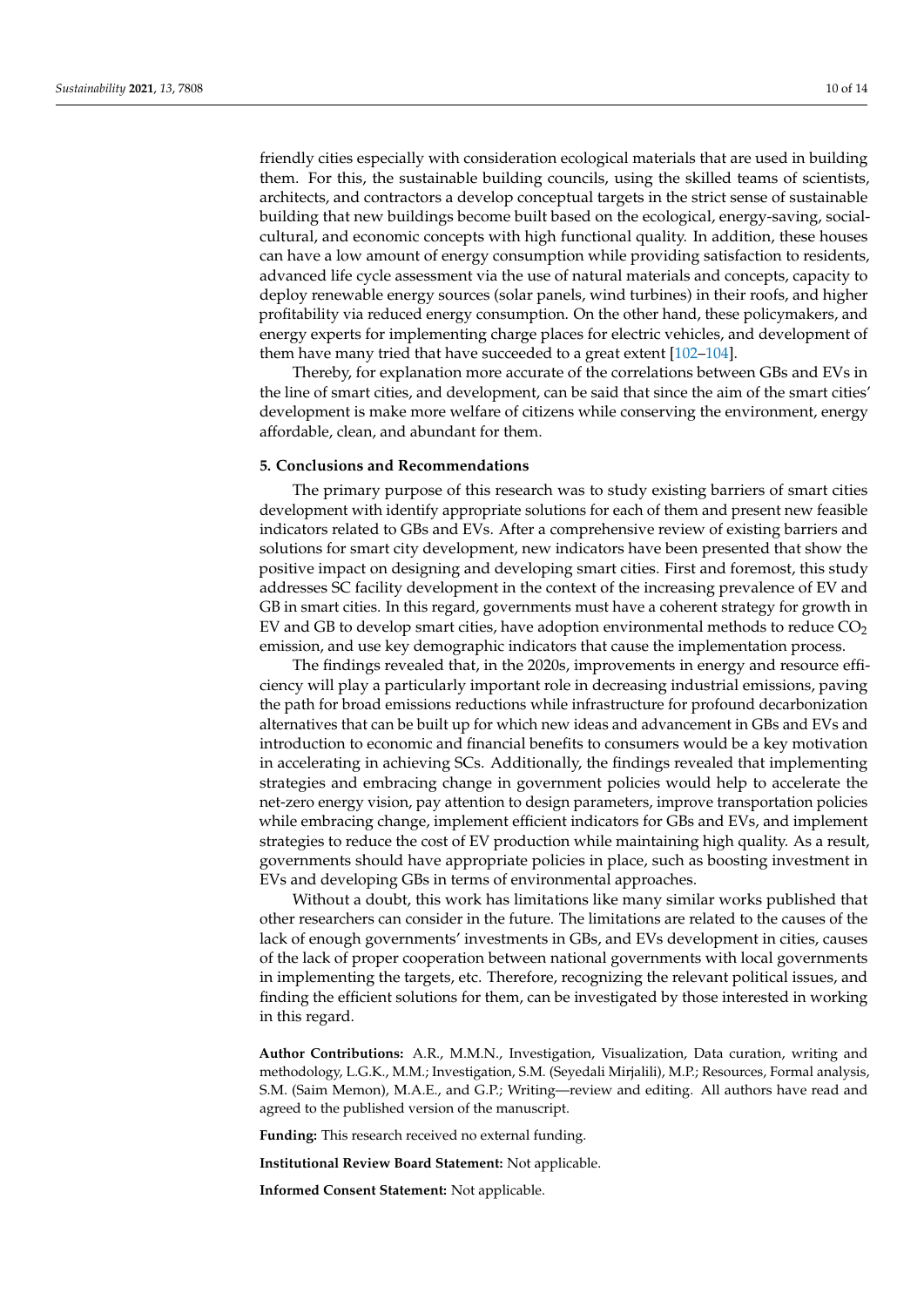**Data Availability Statement:** Not applicable.

**Acknowledgments:** The authors would like to express their appreciation for the international research collaboration in Renewable Energy.

**Conflicts of Interest:** The authors declare no conflict of interest.

#### **References**

- <span id="page-10-0"></span>1. Lin, Y.-H. Multi-objective optimization design of green building envelopes and air condition systems for energy conservation and CO<sup>2</sup> emission reduction. *Sustain. Cities Soc.* **2021**. [\[CrossRef\]](http://doi.org/10.1016/j.scs.2020.102555)
- <span id="page-10-1"></span>2. Razmjoo, A.; Davarpanah, A. Developing various hybrid energy systems for residential application as an appropriate and reliable way to achieve energy sustainability. *Energy Sources Part A Recovery Util. Environ. Eff.* **2019**, *41*, 1180–1193. [\[CrossRef\]](http://doi.org/10.1080/15567036.2018.1544996)
- <span id="page-10-2"></span>3. Camero, A.; Alba, E. Smart city and information technology: A review. *Cities* **2019**, *93*, 84–94. [\[CrossRef\]](http://doi.org/10.1016/j.cities.2019.04.014)
- <span id="page-10-3"></span>4. Hoseini, A.G.; Dahlan, N.D.; Berardi, U.; Hoseini, A.G.; Makaremi, N.; Hoseini, M.G. Sustainable energy performances of green buildings: A review of current theories, implementations and challenges. *Renew. Sustain. Energy Rev.* **2013**, *25*, 1–17.
- <span id="page-10-4"></span>5. Minh, P.; Le Quang, S.; Pham, M.-H. Technical Economic Analysis of Photovoltaic-Powered Electric Vehicle Charging Stations under Different Solar Irradiation Conditions in Vietnam. *Sustainability* **2021**, *13*, 3528. [\[CrossRef\]](http://doi.org/10.3390/su13063528)
- <span id="page-10-5"></span>6. Winkowska, J.; Szpilko, D.; Peji´c, S. Smart city concept in the light of the literature review. *Eng. Manag. Prod. Serv.* **2019**, *11*, 70–86. [\[CrossRef\]](http://doi.org/10.2478/emj-2019-0012)
- <span id="page-10-6"></span>7. Ruggieri, R.; Ruggeri, M.; Vinci, G.; Poponi, S. Electric Mobility in a Smart City: European Overview. *Energies* **2021**, *14*, 315. [\[CrossRef\]](http://doi.org/10.3390/en14020315)
- <span id="page-10-7"></span>8. Zhang, K.; Xu, L.; Ouyang, M.; Wang, H.; Lu, L.; Li, J.; Li, Z. Optimal decentralized valley-filling charging strategy for electric vehicles. *Energy Convers. Manag.* **2014**, *78*, 537–550. [\[CrossRef\]](http://doi.org/10.1016/j.enconman.2013.11.011)
- <span id="page-10-8"></span>9. Kamankesh, H.; Agelidis, V.G.; Kavousi-Fard, A. Optimal scheduling of renewable micro-grids considering plug-in hybrid electric vehicle charging demand. *Energy* **2016**, *100*, 285–297. [\[CrossRef\]](http://doi.org/10.1016/j.energy.2016.01.063)
- <span id="page-10-9"></span>10. Honarmand, M.; Zakariazadeh, A.; Jadid, S. Integrated scheduling of renewable generation and electric vehicles parking lot in a smart microgrid. *Energy Convers. Manag.* **2014**, *86*, 745–755. [\[CrossRef\]](http://doi.org/10.1016/j.enconman.2014.06.044)
- <span id="page-10-10"></span>11. Joseph, P.K.; Devaraj, E.; Gopal, A. Overview of wireless charging and vehicle-to-grid integration of electric vehicles using renewable energy for sustainable transportation. *IET Power Electron.* **2019**, *12*, 627–638. [\[CrossRef\]](http://doi.org/10.1049/iet-pel.2018.5127)
- <span id="page-10-11"></span>12. Rana, A.; Sadiq, R.; Alam, M.S.; Karunathilake, H.; Hewage, K. Evaluation of financial incentives for green buildings in Canadian landscape. *Renew. Sustain. Energy Rev.* **2021**, *135*, 110199. [\[CrossRef\]](http://doi.org/10.1016/j.rser.2020.110199)
- <span id="page-10-12"></span>13. Liu, Z.; Chi, Z.; Osmani, M.; Demian, P. Blockchain and Building Information Management (BIM) for Sustainable Building Development within the Context of Smart Cities. *Sustainability* **2021**, *13*, 2090. [\[CrossRef\]](http://doi.org/10.3390/su13042090)
- <span id="page-10-13"></span>14. Ejaz, W.; Anpalagan, A. Internet of Things Enabled Electric Vehicles in Smart Cities: Technologies, Big Data and Security. In *Internet of Things for Smart Cities*; Springer Briefs in Electrical and Computer Engineering; Springer: Cham, Switzerland, 2019; pp. 39–46.
- <span id="page-10-14"></span>15. Chen, H.; Zhou, B. Environmental performance evaluation of green buildings based on machine learning and IOT systems. *Microprocess. Microsyst.* **2020**, in press. [\[CrossRef\]](http://doi.org/10.1016/j.micpro.2020.103496)
- <span id="page-10-15"></span>16. Lima, C.; Kim, K.-J.; Maglio, P.P. Smart cities with big data: Reference models, challenges, and considerations. *Cities* **2018**, *82*, 86–99. [\[CrossRef\]](http://doi.org/10.1016/j.cities.2018.04.011)
- <span id="page-10-16"></span>17. Mosannenzadeh, F.; Bisello, A.; Vaccaro, R.; D'Alonzo, V.; Hunter, G.W.; Vettorato, D. Smart energy city development: A story told by urban planners. *Cities* **2017**, *64*, 54–65. [\[CrossRef\]](http://doi.org/10.1016/j.cities.2017.02.001)
- <span id="page-10-17"></span>18. Shafik, W.; Matinkhah, S.M.; Ghasemzadeh, M. Investigating the challenges, and solutions of the energy management using internet of things in smart cities. *J. Commun. Technol. Electron. Comput. Sci.* **2020**, *27*. [\[CrossRef\]](http://doi.org/10.22385/jctecs.v27i0.302)
- <span id="page-10-18"></span>19. Kylili, A.; Fokaides, P.A. European smart cities: The role of zero energy buildings. *Sustain. Cities Soc.* **2015**, *15*, 86–95. [\[CrossRef\]](http://doi.org/10.1016/j.scs.2014.12.003)
- <span id="page-10-19"></span>20. Li, B.; Kisacikoglu, M.C.; Liu, C.; Singh, N.; Erol-Kantarci, M. Big Data Analytics for Electric Vehicle Integration in Green Smart Cities. *IEEE Commun. Mag.* **2017**, *55*, 19–25. [\[CrossRef\]](http://doi.org/10.1109/MCOM.2017.1700133)
- <span id="page-10-20"></span>21. Kumar, M.S.; Revankar, S.T. Development scheme and key technology of an electric vehicle: An overview. *Renew. Sustain. Energy Rev.* **2017**, *70*, 1266–1285. [\[CrossRef\]](http://doi.org/10.1016/j.rser.2016.12.027)
- <span id="page-10-21"></span>22. Devine, A.; McCollum, M. Understanding social system drivers of green building innovation adoption in emerging market countries: The role of foreign direct investment. *Cities* **2019**, *92*, 303–317. [\[CrossRef\]](http://doi.org/10.1016/j.cities.2019.03.005)
- <span id="page-10-22"></span>23. Ali, H.H.; Nsairat, S.F.A. Developing a green building assessment tool for developing countries case of Jordan. *Build. Environ.* **2009**, *44*, 1053–1064. [\[CrossRef\]](http://doi.org/10.1016/j.buildenv.2008.07.015)
- <span id="page-10-23"></span>24. Ascione, F.; Bianco, N.; Masi, R.F.D.; Mauro, G.M.; Vanoli, G.P. Resilience of robust cost optimal energy retrofit of buildings to global warming: A multistage, multi-objective approach. *Energy Build.* **2017**, *153*, 150–167. [\[CrossRef\]](http://doi.org/10.1016/j.enbuild.2017.08.004)
- <span id="page-10-24"></span>25. Aldosary, A.; Rawa, M.; Ali, Z.M.; Latifi, M.; Razmjoo, A.; Rezvani, A. Energy management strategy based on short-term resource scheduling of a renewable energy-based microgrid in the presence of electric vehicles using θ-modified krill herd algorithm. *Neural Comput. Appl.* **2021**. [\[CrossRef\]](http://doi.org/10.1007/s00521-021-05768-3)
- <span id="page-10-25"></span>26. Canizes, B.; Soares, J.; Costa, A.; Pinto, T.; Lezama, F.; Novais, P.; Vale, Z. Electric vehicles' user charging behaviour simulator for a smart city. *Energies* **2019**, *12*, 1470. [\[CrossRef\]](http://doi.org/10.3390/en12081470)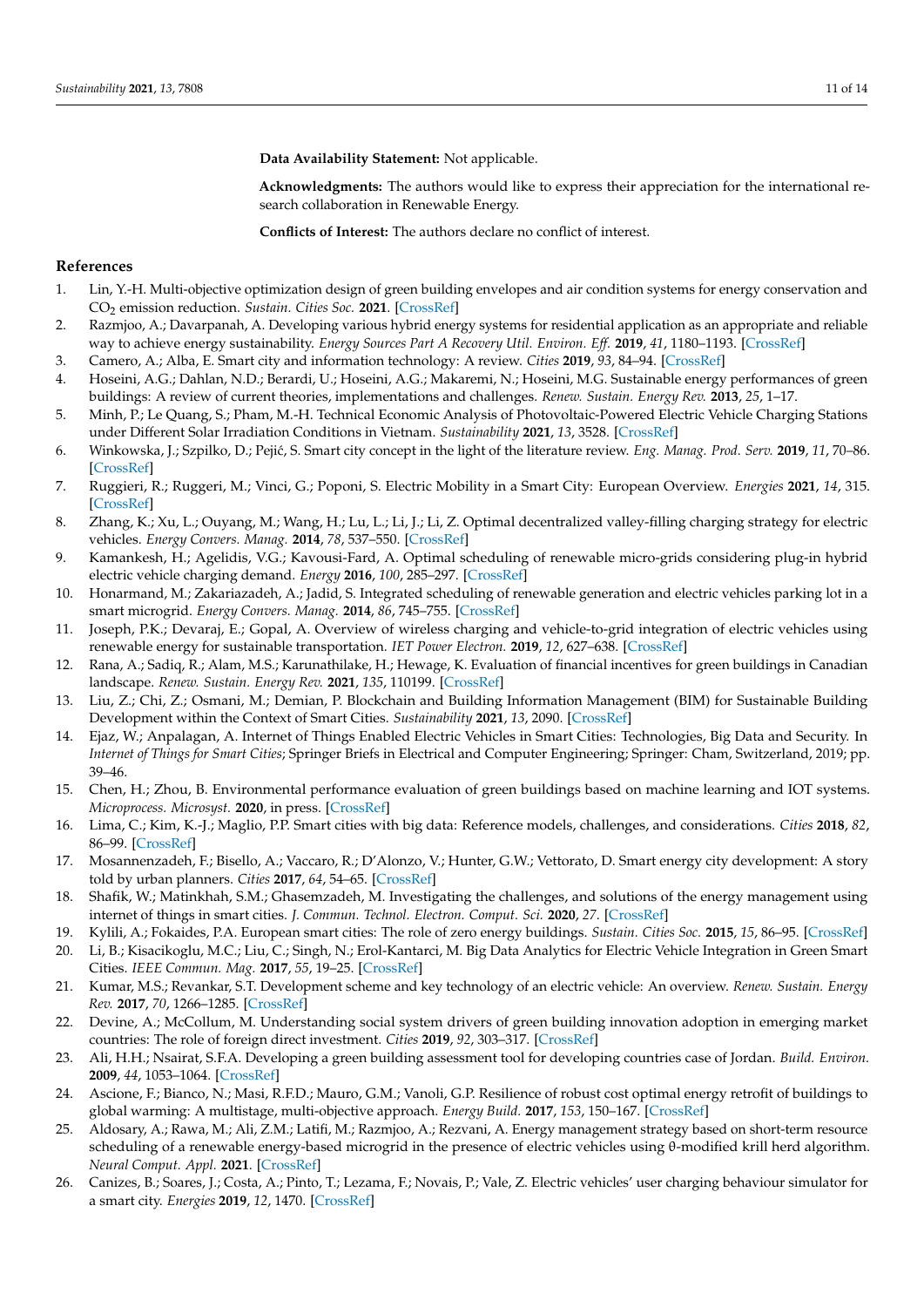- <span id="page-11-0"></span>27. Mwasilu, F.; Justo, J.J.; Kim, E.K.; Do, T.D.; Jung, J.W. Electric vehicles and smart grid interaction: A review on vehicle to grid and renewable energy sources integration. *Renew. Sustain. Energy Rev.* **2014**, *34*, 501–516. [\[CrossRef\]](http://doi.org/10.1016/j.rser.2014.03.031)
- <span id="page-11-1"></span>28. Aujla, G.S.; Kumar, N.; Singh, M.; Zomaya, A.Y. Energy trading with dynamic pricing for electric vehicles in a smart city environment. *J. Parallel Distrib. Comput.* **2019**, *127*, 169–183. [\[CrossRef\]](http://doi.org/10.1016/j.jpdc.2018.06.010)
- <span id="page-11-2"></span>29. Lakshminarayanan, V.; Chemudupati, V.G.S.; Pramanick, S.K.; Rajashekara, K. Real-time optimal energy management controller for electric vehicle integration in workplace microgrid. *IEEE Trans. Transp. Electrif.* **2019**, *5*, 174–185. [\[CrossRef\]](http://doi.org/10.1109/TTE.2018.2869469)
- <span id="page-11-3"></span>30. Lucas, A.; Prettico, C.; Flammini, M.G.; Kotsakis, E.; Fulli, G.; Masera, M. Indicator-based methodology for assessing ev charging infrastructure using exploratory data analysis. *Energies* **2018**, *11*, 1869. [\[CrossRef\]](http://doi.org/10.3390/en11071869)
- <span id="page-11-4"></span>31. Tsakalidis, A.; Thiel, C. *Electric Vehicles in Europe from 2010 to 2017: Is Full-Scale Commercialisation Beginning? An Overview of the Evolution of Electric Vehicles in Europe*; EUR 29401 EN; Publications Office of the European Union: Luxembourg, 2018.
- <span id="page-11-5"></span>32. Carmakers Electric Car Plans across Europe 2019–2025, Transport & Environment, 2019. European Federation for Transport and Environment AISBL. Available online: [https://www.polisnetwork.eu/news/electric-surge-carmakers-electric-car-plans-across](https://www.polisnetwork.eu/news/electric-surge-carmakers-electric-car-plans-across-europe-2019-2025/)[europe-2019-2025/](https://www.polisnetwork.eu/news/electric-surge-carmakers-electric-car-plans-across-europe-2019-2025/) (accessed on 11 July 2021).
- <span id="page-11-6"></span>33. Propfe, B.; Kreyenberg, D.; Wind, J.; Schmid, S. Market penetration analysis of electric vehicles in the german passenger car market towards 2030. *Int. J. Hydrogen Energy* **2013**, *38*, 5201–5208. [\[CrossRef\]](http://doi.org/10.1016/j.ijhydene.2013.02.049)
- <span id="page-11-7"></span>34. Van der Meer, A.; Mouli, G.R.C.; Morales-España, G.; Elizondo, L.R.; Bauer, P. Energy management system with PV power forecast to optimally charge EVs at the workplace. *IEEE Trans. Ind. Inform.* **2018**, *14*, 311–320. [\[CrossRef\]](http://doi.org/10.1109/TII.2016.2634624)
- <span id="page-11-8"></span>35. Ruggieri, R.; Ruggeri, M.; Vinci, G. Efficient energy and electric transport in a Smart City: Evaluation of sustainability and competitiveness. In Proceedings of the 2020 IEEE International Conference on Environment and Electrical Engineering and 2020 IEEE Industrial and Commercial Power Systems Europe (EEEIC/I&CPS Europe), Madrid, Spain, 9–12 June 2020.
- <span id="page-11-9"></span>36. Camus, C.; Farias, T.; Esteves, J. Potential impacts assessment of plug-in electric vehicles on the portuguese energy market. *Energy Policy* **2011**, *39*, 5883–5897. [\[CrossRef\]](http://doi.org/10.1016/j.enpol.2011.06.042)
- <span id="page-11-10"></span>37. Abessi, A.; Shirazi, E.; Jadid, S.; Shafie-Khah, M. Sustainable and resilient smart house using the internal combustion engine of plug-in hybrid electric vehicles. *Sustainability* **2020**, *12*, 6046. [\[CrossRef\]](http://doi.org/10.3390/su12156046)
- <span id="page-11-11"></span>38. Calise, F.; Cappiello, F.L.; D'Accadia, M.D.; Vicidomini, M. Smart grid energy district based on the integration of electric vehicles and combined heat and power generation. *Energy Convers. Manag.* **2021**, *234*, 113932. [\[CrossRef\]](http://doi.org/10.1016/j.enconman.2021.113932)
- <span id="page-11-12"></span>39. Mosannenzadeha, F.; Nuccic, M.R.D.; Vettorato, D. Identifying and prioritizing barriers to implementation of smart energy city projects in Europe: An empirical approach. *Energy Policy* **2017**, *105*, 191–201. [\[CrossRef\]](http://doi.org/10.1016/j.enpol.2017.02.007)
- <span id="page-11-13"></span>40. Visvizi, A.; Lytras, M.D.; Damiani, E.; Mathkour, H. Policy making for smart cities: Innovation and social inclusive economic growth for sustainability. *J. Sci. Technol. Policy Manag.* **2018**, *9*, 126–133. [\[CrossRef\]](http://doi.org/10.1108/JSTPM-07-2018-079)
- <span id="page-11-14"></span>41. Chittuma, A.; Østergaard, P.A. How Danish communal heat planning empowers municipalities and benefits individual consumers. *Energy Policy* **2014**, *74*, 465–474. [\[CrossRef\]](http://doi.org/10.1016/j.enpol.2014.08.001)
- <span id="page-11-15"></span>42. Razmjoo, A.; Sumper, A.; Davarpanah, A. Energy sustainability analysis based on SDGs for developing countries. *Energy Sources Part A Recovery Util. Environ. Eff.* **2020**, *42*, 1041–1056. [\[CrossRef\]](http://doi.org/10.1080/15567036.2019.1602215)
- <span id="page-11-16"></span>43. Angelidou, M. Smart city policies: A spatial approach. *Cities* **2014**, *41*, S3–S11. [\[CrossRef\]](http://doi.org/10.1016/j.cities.2014.06.007)
- 44. Leung, D.Y.; Caramanna, G.; Maroto-Valer, M.M. An overview of current status of carbon dioxide capture and storage technologies. *Renew. Sustain. Energy Rev.* **2014**, *39*, 426–443. [\[CrossRef\]](http://doi.org/10.1016/j.rser.2014.07.093)
- <span id="page-11-18"></span>45. Komninos, N.; Pallot, M.; Schaffers, H. Special issue on smart cities and the future internet in Europe. *J. Knowl. Econ.* **2013**, *4*, 119–134. [\[CrossRef\]](http://doi.org/10.1007/s13132-012-0083-x)
- <span id="page-11-17"></span>46. Kogan, N.; Lee, K.J. Exploratory Research on Success Factors and Challenges of Smart City Projects. Master's Thesis, Kyung Hee University, Seoul, Korea, 2014.
- <span id="page-11-21"></span>47. Radwan, A.; Katsura, T.; Memon, S.; Serageldin, A.A.; Nakamura, M.; Nagano, K. Thermal and Electrical Performances of Semi-Transparent Photovoltaic Glazing Integrated with Translucent Vacuum Insulation Panel and Vacuum Glazing. *Energy Convers. Manag.* **2020**, *215*, 112920. [\[CrossRef\]](http://doi.org/10.1016/j.enconman.2020.112920)
- <span id="page-11-19"></span>48. Ferrara, R. The smart city and the green economy in Europe: A critical approach. *Energies* **2015**, *8*, 4724–4734. [\[CrossRef\]](http://doi.org/10.3390/en8064724)
- <span id="page-11-20"></span>49. Balta-Ozkan, N.; Davidson, R.; Bicket, M.; Whitmarsh, L. Social barriers to the adoption of smart homes. *Energy Policy* **2013**, *63*, 363–374. [\[CrossRef\]](http://doi.org/10.1016/j.enpol.2013.08.043)
- 50. Memon, S.; Lawal, O.M.; Tariq, S.A.; Khalid, B. Wave energy in the UK: Current scope, challenges and prognostications. *Int. J. Sol. Therm. Vac. Eng.* **2020**, *2*, 58–78. [\[CrossRef\]](http://doi.org/10.37934/stve.2.1.5978)
- 51. Lee, J.; Lee, H. Developing and validating a citizen-centric typology for smart city services. *Gov. Inf. Q.* **2014**, *31*, S93–S105. [\[CrossRef\]](http://doi.org/10.1016/j.giq.2014.01.010)
- 52. Tachizawa, E.M.; Alvarez-Gil, M.J.; Montes-Sancho, M.J. How smart cities will change supply chain management. *Supply Chain. Manag. Int. J.* **2015**, *20*, 237–248. [\[CrossRef\]](http://doi.org/10.1108/SCM-03-2014-0108)
- 53. Elmangoush, A.; Coskun, H.; Wahle, S.; Magedanz, T. Design aspects for a reference M2M communication platform for smart cities. In Proceedings of the 9th International Conference on Innovations in Information Technology, Al Ain, United Arab Emirates, 17–19 March 2013.
- 54. Letaifa, S.B. How to strategize smart cities: Revealing the SMART model. *J. Bus. Res.* **2015**, *68*, 1414–1419. [\[CrossRef\]](http://doi.org/10.1016/j.jbusres.2015.01.024)
- 55. Koppenjan, J.F.; Enserink, B. Public–private partnerships in urban infrastructures: Reconciling private sector participation and sustainability. *Public Adm. Rev.* **2009**, *69*, 284–296. [\[CrossRef\]](http://doi.org/10.1111/j.1540-6210.2008.01974.x)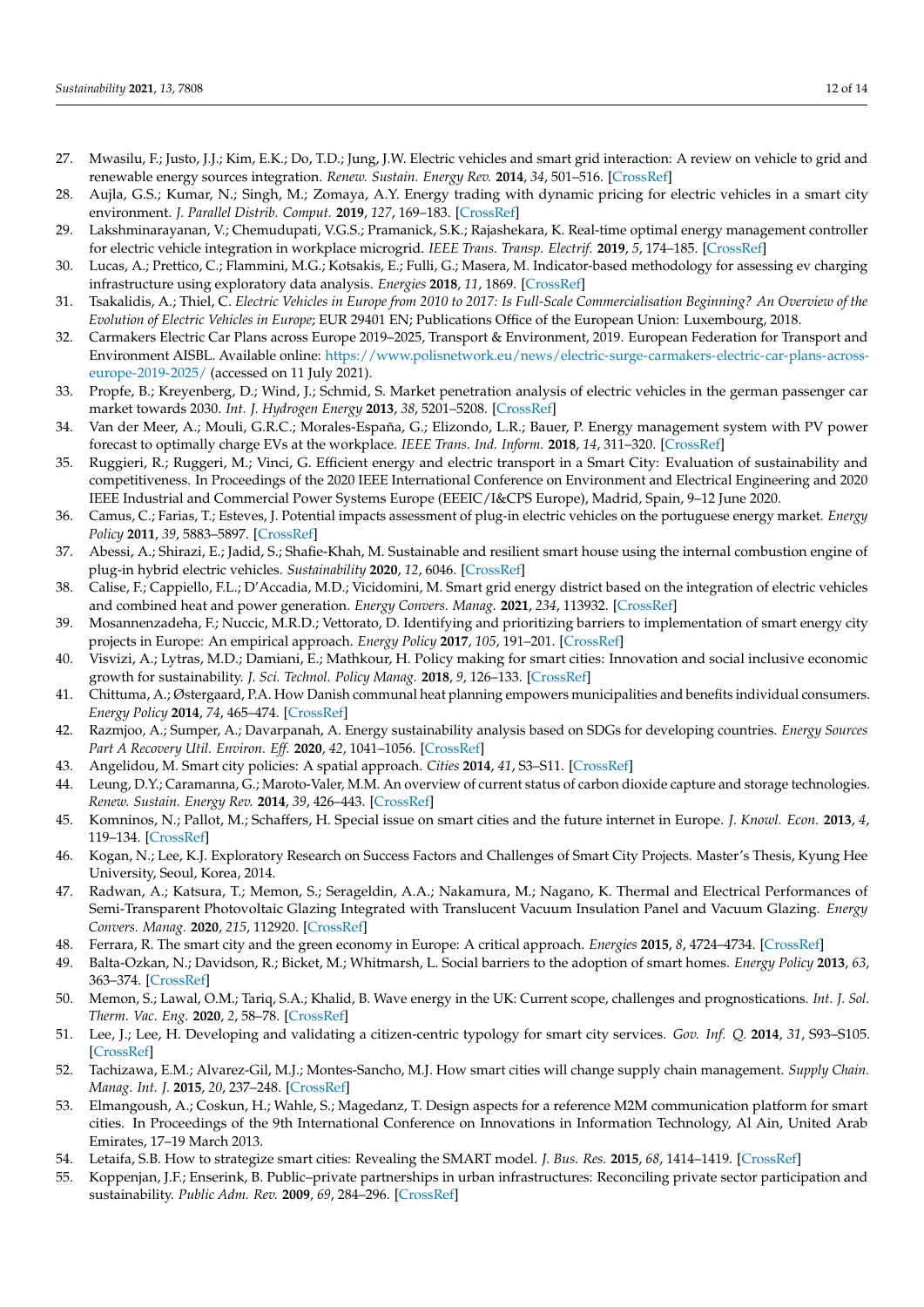- 56. Naphade, M.; Banavar, G.; Harrison, C.; Paraszczak, J.; Morris, R. Smarter cities and their innovation challenges. *Computer* **2011**, *44*, 32–39. [\[CrossRef\]](http://doi.org/10.1109/MC.2011.187)
- 57. Ballon, P.; Glidden, J.; Kranas, P.; Menychtas, A.; Ruston, S.; Van Der Graaf, S. Is there a need for a cloud platform for European smart cities? In Proceedings of the eChallenges e-2011 Conference, Florence, Italy, 26–28 October 2011; pp. 1–7.
- 58. Karagia, E. Evaluation of City's "Smartness": Characteristics, Available Solutions, Governance Approaches and Citizens' Needs. Master's Thesis, International Hellenic University, Thessaloniki, Greece, January 2017.
- <span id="page-12-1"></span>59. Gohari, S.; Ahlers, D.; Nielsen, B.F.; Junker, E. The Governance Approach of Smart City Initiatives. Evidence from Trondheim, Bergen, and Bodø. *Infrastructures* **2020**, *5*, 31. [\[CrossRef\]](http://doi.org/10.3390/infrastructures5040031)
- 60. Pedro, M.; Bolívar, R. (Eds.) Smart cities, Big cities, complex govermance. In *Transforming City Governments for Successful Smart Cities*; Springer: Berlin/Heidelberg, Germany, 2015.
- 61. Srivastava, P.; Mostavafi, A. Challenges and Opportunities of Crowdsourcing and Participatory Planning in Developing Infrastructure Systems of Smart Cities. *Infrastructures* **2018**, *3*, 51. [\[CrossRef\]](http://doi.org/10.3390/infrastructures3040051)
- 62. Meijer, A.; Pedro, M.; Bolívar, R. Governing the smart city: A review of the literature on smart urban governance. *Int. Rev. Adm. Sci.* **2015**, *82*, 392–408. [\[CrossRef\]](http://doi.org/10.1177/0020852314564308)
- 63. Tantau, A.; ¸Santa, A.-M. New Energy Policy Directions in the European Union Developing the Concept of Smart Cities. *Smart Cities* **2021**, *4*, 241–252. [\[CrossRef\]](http://doi.org/10.3390/smartcities4010015)
- 64. Liu, X.; Lindquist, E.; Vedlitz, A.; Vincent, K. Understanding Local Policymaking: Policy Elites' Perceptions of Local Agenda Setting and Alternative Policy Selection. *Policy Stud. J.* **2010**, *38*, 69–91. [\[CrossRef\]](http://doi.org/10.1111/j.1541-0072.2009.00345.x)
- 65. García-Álvarez, M.T.; Moreno, B.; Soares, I. Analyzing the sustainable energy development in the EU-15 by an aggregated synthetic index. *Ecol. Indic.* **2016**, *60*, 996–1007. [\[CrossRef\]](http://doi.org/10.1016/j.ecolind.2015.07.006)
- <span id="page-12-0"></span>66. Elmaghraby, A.S.; Losavio, M. Cyber security challenges in Smart Cities: Safety, security and privacy. *J. Adv. Res.* **2014**, *5*, 491–497. [\[CrossRef\]](http://doi.org/10.1016/j.jare.2014.02.006)
- <span id="page-12-2"></span>67. Nam, T.; Pardo, T.A. Conceptualizing Smart City with Dimensions of Technology, People, and Institutions. In Proceedings of the 12th Annual International Digital Government Research Conference: Digital Government Innovation in Challenging Times, College Park, MD, USA, 12–15 June 2011; pp. 282–291.
- <span id="page-12-3"></span>68. European Commission (EC). *Analyzing the Potential for Wide Scale Roll Out of Integrated SMART Cities and Communities Solutions*; European Commission: Brussels, Belgium, 2016. Available online: [https://ec.europa.eu/energy/sites/ener/files/documents/d2](https://ec.europa.eu/energy/sites/ener/files/documents/d2_final_report_v3.0_no_annex_iv.pdf) [\\_final\\_report\\_v3.0\\_no\\_annex\\_iv.pdf](https://ec.europa.eu/energy/sites/ener/files/documents/d2_final_report_v3.0_no_annex_iv.pdf) (accessed on 11 July 2021).
- <span id="page-12-4"></span>69. Razmjoo, A.; Østergaard, P.A.; Denaï, M.; Nezhad, M.M.; Mirjalili, S. Effective policies to overcome barriers in the development of smart cities. *Energy Res. Soc. Sci.* **2021**, *79*, 102175. [\[CrossRef\]](http://doi.org/10.1016/j.erss.2021.102175)
- <span id="page-12-8"></span>70. Neirotti, P.; De Marco, A.; Cagliano, A.C.; Mangano, G.; Scorrano, F. Current trends in Smart City initiatives: Somesty lised facts. *Cities* **2014**, *38*, 25–36. [\[CrossRef\]](http://doi.org/10.1016/j.cities.2013.12.010)
- 71. Scuotto, V.; Ferraris, A.; Bresciani, S. Internet of things: Applications and challenges in smart cities: A case study of IBM smart city projects. *Bus. Process. Manag. J.* **2016**. [\[CrossRef\]](http://doi.org/10.1108/BPMJ-05-2015-0074)
- 72. EU Smart Cities Marketplace. Between Brno and Online: A Summary of Our General Assembly, Marketplace Editorial. 23 September 2020. Available online: [https://eusmartcities.eu/news/between-brno-and-online-summary-our-general-assembly-](https://eusmartcities.eu/news/between-brno-and-online-summary-our-general-assembly-23-sept-2020)[23-sept-2020](https://eusmartcities.eu/news/between-brno-and-online-summary-our-general-assembly-23-sept-2020) (accessed on 7 January 2021).
- 73. Urban Themes—UN-Habitat. Available online: <https://unhabitat.org/urbanthemes> (accessed on 11 July 2021).
- 74. Churin, K.; Kyung-ah, K. The Institutional Change from E-Government toward Smarter City; Comparative Analysis between Royal Borough of Greenwich, UK, and Seongdong-gu, South Korea. *J. Open Innov. Technol. Mark. Complex.* **2021**, *7*, 42. [\[CrossRef\]](http://doi.org/10.3390/joitmc7010042)
- <span id="page-12-5"></span>75. Pierre, J. *The Politics of Urban Governance*; 2Macmillan Education: London, UK, 2011.
- <span id="page-12-6"></span>76. Schuurman, D.; Baccarne, B.; DeMarez, L.; Mechant, P. Smart ideas for smart cities: Investigating crowdsourcing for generating and selecting ideas for ICT innovation in a city context. *J. Theor. Appl. Electron. Commer. Res.* **2012**, *7*, 11–12. [\[CrossRef\]](http://doi.org/10.4067/S0718-18762012000300006)
- 77. Glaeser, E.L.; Resseger, M.; Tobio, K. Inequality in cities. *J. Reg. Sci.* **2009**, *49*, 617–646. [\[CrossRef\]](http://doi.org/10.1111/j.1467-9787.2009.00627.x)
- 78. Monzon, A. Smart cities concept and challenges: Bases for the assessment of smart city projects. In Proceedings of the 2015 International Conference on Smart Cities and Green ICT Systems, Lisbon, Portugal, 20–22 May 2015.
- <span id="page-12-7"></span>79. Strielkowski, W.; Veinbender, T.; Tvaronavičienė, M.; Lace, N. Economic efficiency and energy security of smart cities Economic Research. *Econ. Res. Ekon. Istraživanja* **2020**, *33*, 788–803. [\[CrossRef\]](http://doi.org/10.1080/1331677X.2020.1734854)
- 80. Chourabi, H.; Nam, T.; Walker, S.; Gil-Garcia, J.R.; Mellouli, S.; Nahon, K.; Pardo, T.A.; Scholl, H.J. Understanding smart cities: An integrative framework. In Proceedings of the 45th Hawaii International Conference on System Science, Maui, HI, USA, 4–7 January 2012.
- <span id="page-12-9"></span>81. Nam, T.; Pardo, T.A. Smart City as Urban Innovation: Focusing on Management, Policy, and Context. In Proceedings of the ICEGOV2011, Tallinn, Estonia, Tallinn, Estonia, 26–28 September 2011. Available online: [http://dl.acm.org/citation.cfm?id=2072](http://dl.acm.org/citation.cfm?id=2072100) [100](http://dl.acm.org/citation.cfm?id=2072100) (accessed on 22 February 2012).
- <span id="page-12-10"></span>82. Degbelo, A.; Granell, C.; Trilles, S.; Bhattacharya, D.; Casteleyn, S.; Kray, C. Opening up Smart Cities: Citizen-Centric Challenges and Opportunities from GIScience. *ISPRS Int. J. Geo-Inf.* **2016**, *5*, 16. [\[CrossRef\]](http://doi.org/10.3390/ijgi5020016)
- 83. Shafiei, M. The Indicators of Green Buildings for Malaysian Property Development Industry. *Int. J. Appl. Eng. Res.* **2017**, *12*, 2182–2189.